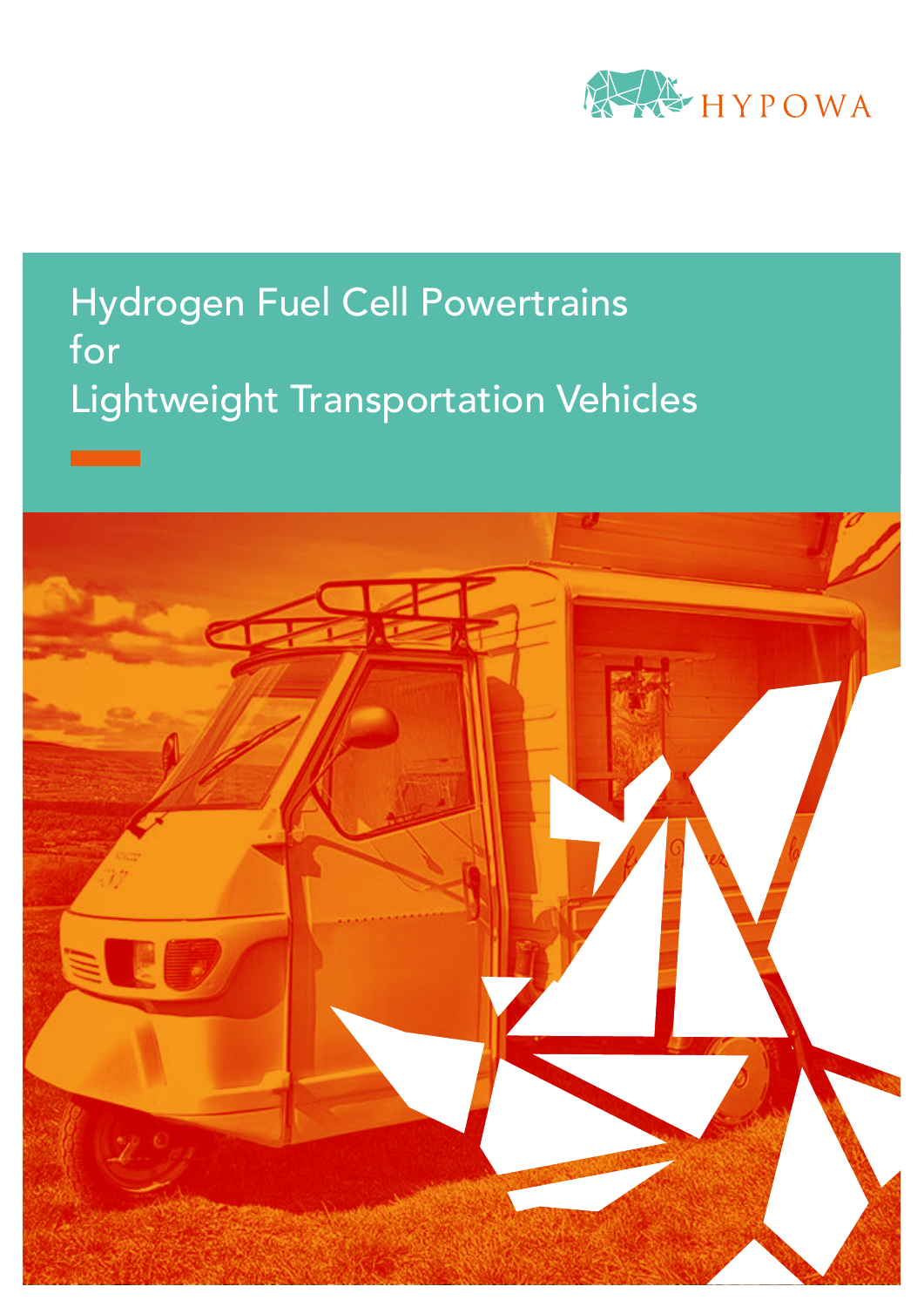Powertrains for lightweight transportation vehicles, operating around the clock. Green, smart, environmentally friendly, emission-free and noise-free.

Designed for vehicle owners demanding large payloads or on-site power production, combined with long operating times - in modern, ondemand economies worldwide.



|    | 1. Summary and Highlights                                                        | 2  |
|----|----------------------------------------------------------------------------------|----|
|    | 2. Value Proposition - Why Hydrogen Fuel<br>Cell Power for Lightweight Vehicles? | 4  |
|    | 3. Be Ready for Hydrogen! Grab the<br>Opportunity!                               | 6  |
|    | 4. 2-10kW Fuel Cell Powertrain & Hydrogen<br><b>Tank Assembly</b>                | 8  |
|    | 5. Virtual Concept - A Small Three-Wheeler<br>'Tuk Tuk'                          | 9  |
| 6. | Cooperation Proposal: One Stop Shop,<br>More Than Just Delivering Components     | 12 |
|    | 7. Hypowa Ltd and Partners                                                       | 13 |
|    |                                                                                  |    |

Hydrogen Fuel Cell Powertrains for Lightweight Transportation Vehicles

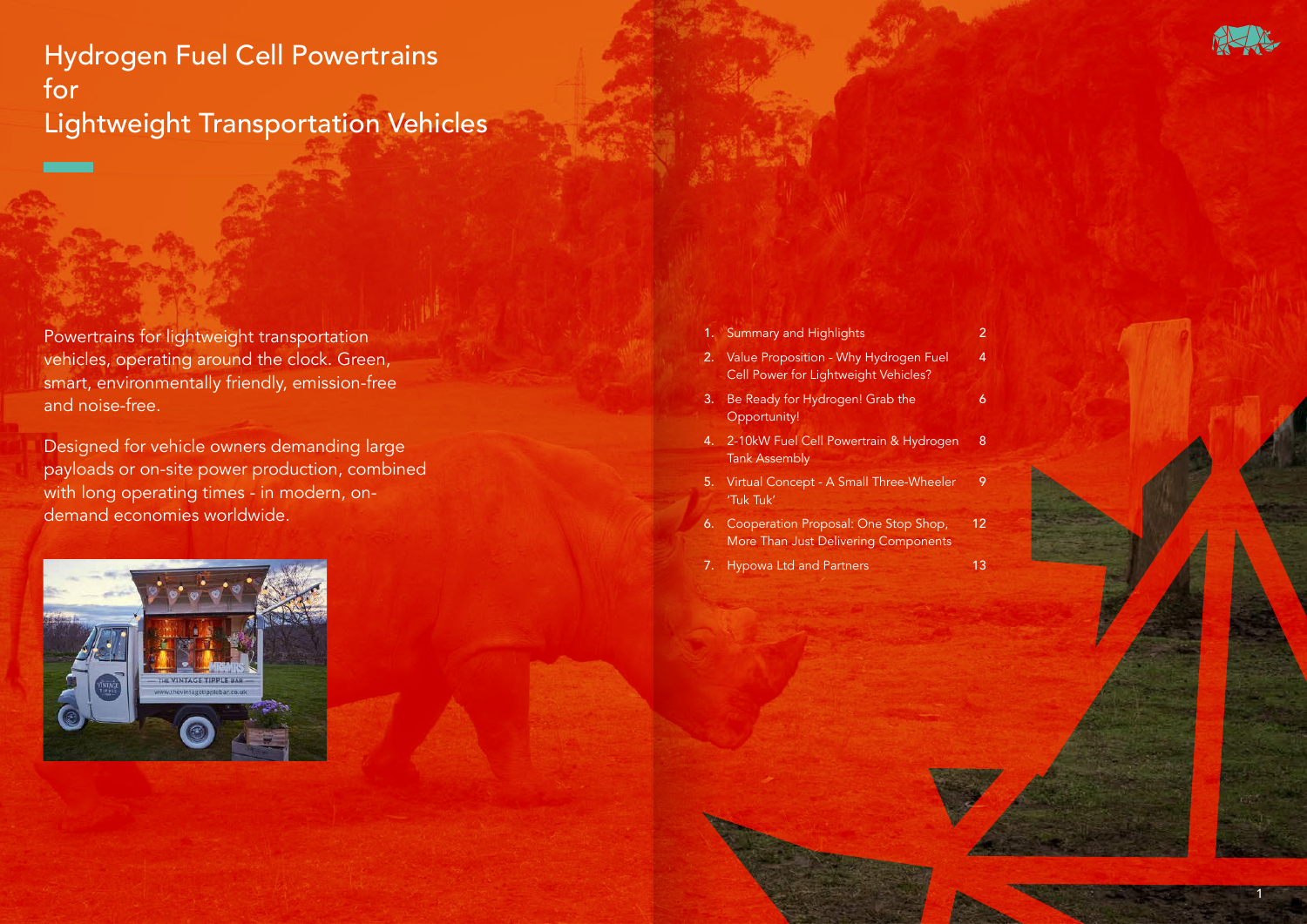# 1. Summary and Highlights

## HYPOWA offers vehicle manufacturers

- market development for the new vehicle
- customization into a dedicated utility vehicle, for example: food truck or pop-up shop, champagne bar, silent mobile power generator for construction work or greenery maintenance





- the capability to start the project right away because the virtual concept has been finished
- true cooperation for developing new vehicles and bringing them to the market successfully - HYPOWA and its partners are readily prepared
- a complete integrated hydrogen fuel cell powertrain (2-10 kW) assembly including hydrogen tanks (≥1 kg) and electric motors, to power small and lightweight transportation or utility vehicles - both three- and four-wheelers
- customized powertrain solutions for specific requirements and priorities, including autonomy, power take-off (vehicle-to-grid/load) and range extender systems
- short timescale from prototype to first series - a fully road-licenced prototype of any such vehicle in less than 12 months
- the opportunity to establish supply lines with HYPOWA's high-end manufacturing partners, for all the components required

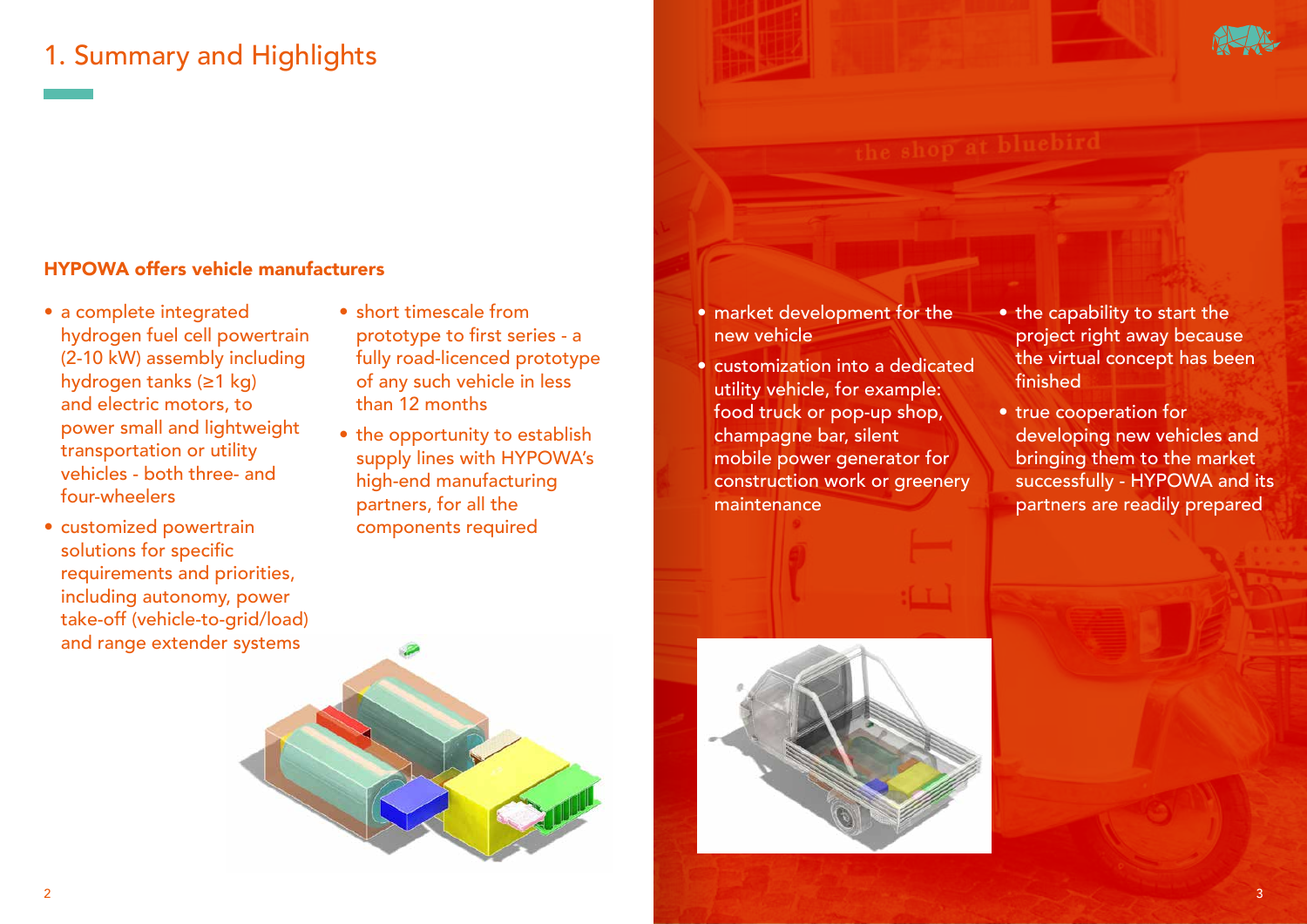## 2. Value Proposition - Why Hydrogen Fuel Cell Power for Lightweight Vehicles?

\*(Source: Pozzi, Silvano; "Hydrogen Fuel Safety: Essential Facts for Transit Operators"; Ballard Power Systems; 12th Oct. 2017) \*\*(Source: Woodward, Aylin; "Why the Fire that Incinerated a Tesla Was Such a Nightmare to Put Out"; Live Science; 30th March 2018)

### There are two critical requirements:

- Environmentally friendly a green vehicle that produces no harmful emissions and creates no noise
- Commercially successful a green transportation vehicle that offers both large payload and long operating times

Only a hydrogen fuel cell powertrain can meet those two basic demands together. The hydrogen fuel cell technology is an investment in continuously growing markets. It is green technology that complies with all ethical standards, to uphold the reputation of the vehicle manufacturer.

The ever increasing number of regulations for protecting the environment will restrict and reduce the market for vehicles with internal combustion engines (ICE). Tolerance of fossil fuels is continually declining, to become a dying model in many regions of the world.

Every hydrogen fuelled lightweight transportation vehicle will be built to meet rigorous environmental standards. The vehicle must be emission-free and noisefree, the production of its components must be environmentally friendly, and all parts must be recyclable.

The short refuelling time and large payload combined with long operating times (up to 20 hours) serve the needs of growing, on-demand economies and rapidly expanding markets in both developed as well as developing countries, for commercial success.

Both heavy- and lightweight non-combustion vehicles will have to use hydrogen fuel cells

The next table provides a high level comparison of all major aspects. It illustrates the advantages and superiority of the hydrogen fuel cell technology.

in the future, since the energy density of batteries is too low. Hydrogen has a high energy density (compressed at 700 bar), so the payload of a hydrogen fuel cell lightweight vehicle can be much higher than a comparable battery electric vehicle. Fast refueling provides hydrogen vehicles with significantly longer daily operation times than battery vehicles, which is a critical factor for transportation businesses serving ondemand customers.

The Total Cost of Ownership (TCO) of battery vehicles is low for higher payloads and operating times. More battery vehicles would be needed to achieve similar payloads and operating times. A hydrogen fuel cell vehicle can operate for up to 20 hours (subject to usage) without being refuelled and refuelling its hydrogen tanks takes less than 5 minutes. It's estimated that the capital expense of a hydrogen fuel cell vehicle and an ICE vehicle are comparable, once more than 4,000-10,000 units of the same powertrain are produced.



ewable energy for the production of green hydrogen and for harging batteries results in emission-free power generation.

production of lithium used in batteries is ironmentally unfriendly. There are moral hazards ociated with lithium and cobalt mining. Batteries uire a lot of energy to produce.

arge scale recycling concept for batteries does not exist.

to 98% of a FC can be recycled.

en petrol or diesel fuels leak, these fuels pool close to the und, increasing ignition likelihood. When ignition does occur, an result in a dangerous and long-lasting fire.\*

 $\sin$  ium-ion batteries can fuel hotter fires that release toxic fumes l are harder to extinguish. Small fires can leap into other parts he battery to ignite them and cause a chain reaction.\*\*

operation Due to the energy density of H2 stored in 700 bar tanks, the ving range and operating time of ICE and H2 FC vehicles are nparable.

recharging of batteries takes hours, provided there is reliable ctricity supply.

trogen tanks can be refuelled in few minutes (a similar time to sel tanks).

TCO of H2 FC will quickly approach the TCO of diesel vehicles, e sufficiently large numbers of vehicles are produced and portive environmental regulations are in place.

TCO of battery vehicles is low for higher payloads and erating times. More battery vehicles would be needed to achieve  $\frac{1}{x}$  lar payloads and operating times, as demonstrated in the terials Handling Industry (e.g. by Amazon, Wal-mart, BMW.)

low energy density of batteries does not allow the nbination of high driving autonomy, high payload and powering ernal or installed electric appliances for hours. The relatively q recharge of batteries compared to the refilling of hydrogen ks makes a BE system less suitable for long term power eration in remote areas.

to the high energy density of hydrogen compressed hydrogen (700 bar) the fuel cell can provide electricity for external and/or alled electric appliances for hours besides driving usage.

Key: ICE = Internal Combustion Engine; BE = Battery Electric; H2 FC = Hydrogen Fuel Cell

| Criteria                                                       | <b>ICE</b>     | <b>BE</b>      | H <sub>2</sub> FC | <b>Remarks</b>                                                                                                                                                                                      |
|----------------------------------------------------------------|----------------|----------------|-------------------|-----------------------------------------------------------------------------------------------------------------------------------------------------------------------------------------------------|
| <b>Emission-Free</b>                                           | 1              | 3              | 3                 | BE and H2FC:<br>Renewable en<br>recharging ba                                                                                                                                                       |
| <b>Noiseless</b>                                               | $\mathbf{1}$   | 3              | 3                 |                                                                                                                                                                                                     |
| <b>Environmentally</b><br><b>Friendly</b><br><b>Production</b> | $\overline{2}$ | 1              | 3                 | BE:<br>The productic<br>environmenta<br>associated wit<br>require a lot o                                                                                                                           |
| <b>Recycling of</b><br><b>Used Vehicles</b>                    | 3              | $\mathbf{1}$   | 3                 | BE:<br>A large scale i<br>H <sub>2</sub> FC:<br>Up to 98% of                                                                                                                                        |
| <b>Safety</b>                                                  | $\overline{2}$ | $\overline{2}$ | 3                 | ICE:<br>When petrol o<br>ground, increa<br>it can result in<br>BE:<br>Lithium-ion ba<br>and are harde<br>of the battery                                                                             |
| <b>Driving Range/</b><br><b>Operating Time</b>                 | 3              | $\mathbf{1}$   | 3                 | H <sub>2</sub> FC:<br>Due to the en<br>driving range<br>comparable.                                                                                                                                 |
| <b>Refuelling/Recharging</b><br><b>Time</b>                    | 3              | $\mathbf{1}$   | 3                 | BE:<br>Full recharging<br>electricity sup<br>$H2$ FC:<br>Hydrogen tan<br>diesel tanks).                                                                                                             |
| <b>TCO</b>                                                     | 3              | 1              | $\overline{2}$    | H <sub>2</sub> FC:<br>The TCO of H<br>once sufficien<br>supportive en<br>BE:<br>The TCO of b<br>operating tim<br>similar payloa<br><b>Materials Han</b>                                             |
| V2G (Vehicle-to-Grid)                                          | 0              | 1              | 3                 | BE:<br>The low energ<br>combination o<br>external or ins<br>long recharge<br>tanks makes a<br>generation in<br>H <sub>2</sub> FC:<br>Due to the hig<br>$(700 \text{ bar})$ the f<br>installed elect |
| <b>Total Score</b>                                             | 18             | 14             | 26                |                                                                                                                                                                                                     |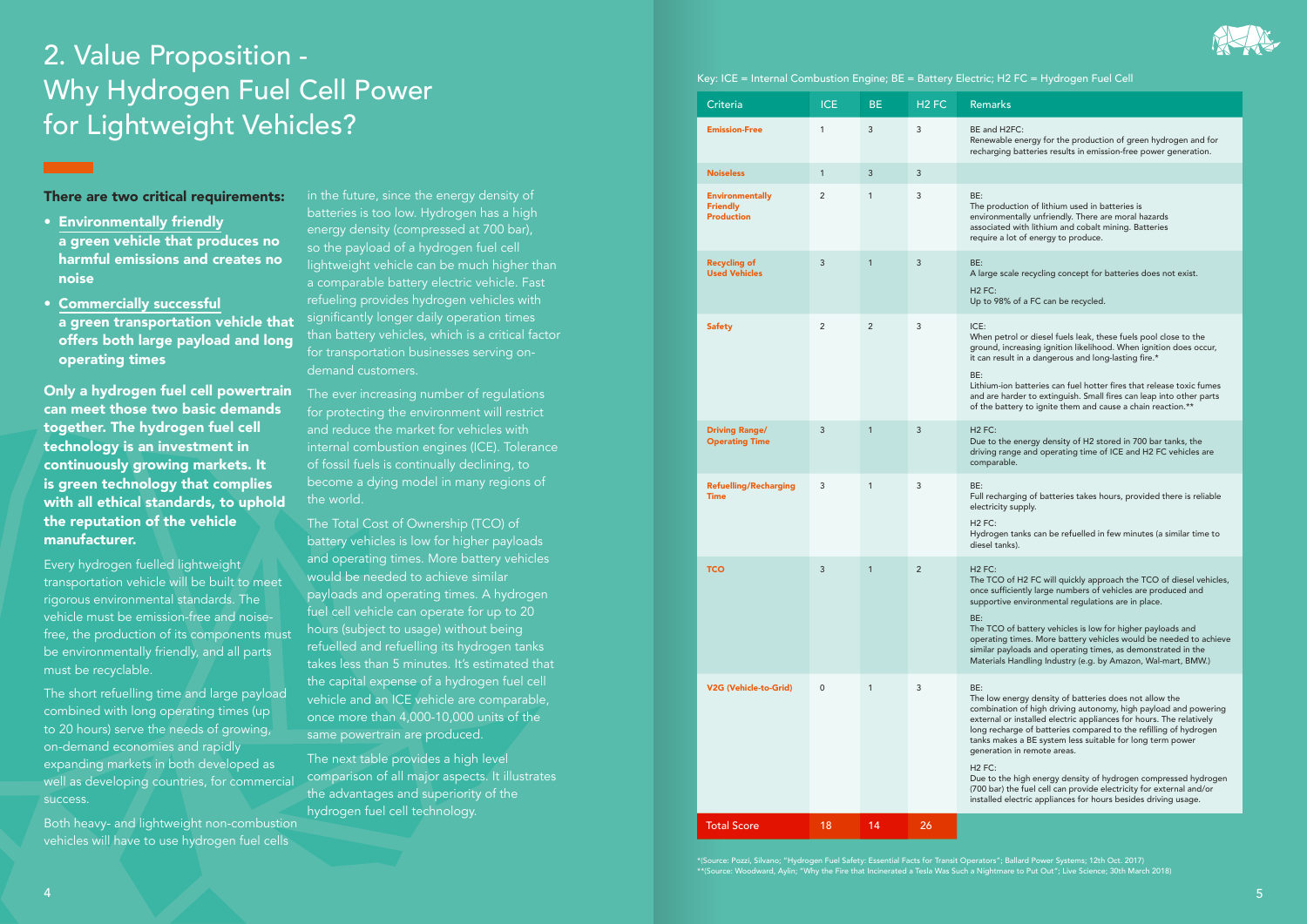## 3. Be Ready for Hydrogen! Grab the Opportunity!

The market for hydrogen fuel cell automotive applications is expanding rapidly. The new technology is ready and available to use.

Hydrogen and hydrogen fuel cell technology combined with P2G (Powerto-Gas) is the only environmentally friendly full-circle energy system. The hydrogen energy system is currently the only economically and technologically feasible solution for addressing the global challenges associated with increasing CO2 emissions and global warming: air pollution, use of critical mineral resources, recyclability and renewable energy storage. There is currently no other completely green energy system available as a feasible alternative.

The most technologically advanced regions globally (including Japan, South Korea, China, Scandinavia, Germany, France, the UK and California) have understood that there is no other green alternative. They have therefore started investing heavily in hydrogen infrastructure. For example, Germany is constructing more than 400 hydrogen refuelling stations, which will be

finished by 2023. China, South Korea, Japan, California have started similar infrastructure programmes. We estimate that there will be more than 2,000 hydrogen refuelling stations in the large metropolitan areas of technologically and economically advanced regions within three years.

The energy transition from fossil fuel to a green hydrogen energy system has started in many of the most technologically advanced nations. The transition has also gained momentum in emerging markets and developing countries, where severe air pollution in cities is often the main driver for clean, emission-free transport vehicles. Commercial growth is expected to accelerate over the next three years, as the automobile industry embraces hydrogen fuel cell technology.

Yongping Zhai, the Asian Development Bank's Chief of Energy Sector Group (Sustainable Development and Climate Change Department) is among the executives who have publicly recognized the great business opportunities and benefits of hydrogen for emerging countries:

### "Developing countries would be the big winners from a hydrogen economy".

(Asian Development Bank: https://blogs.adb. org/blog/it-s-clean-powerful-and-available-areyou-ready-hydrogen-energy)



The time for grabbing the hydrogen opportunity is now, worldwide!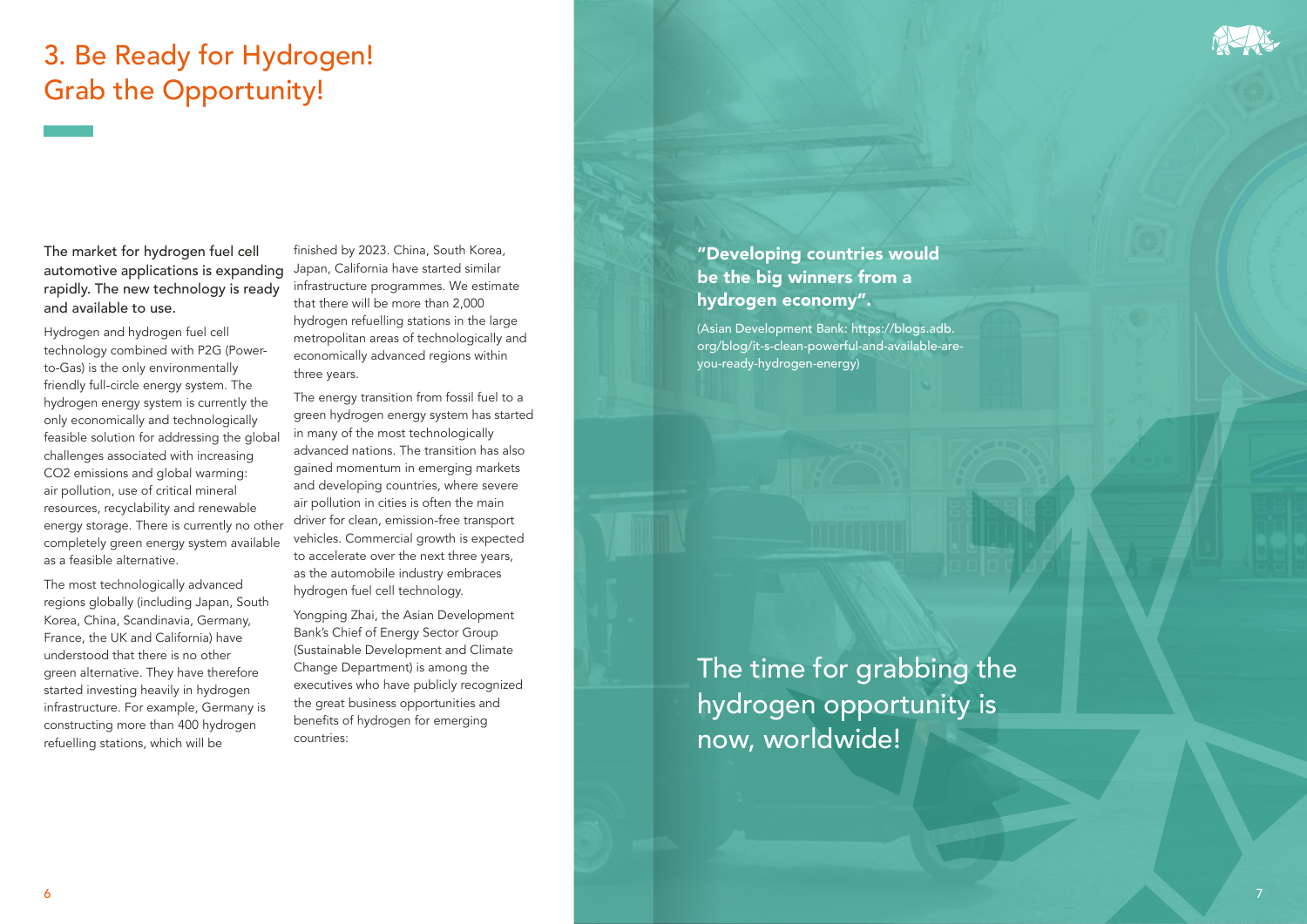# 5. Virtual Concept - A Small Three-Wheeler 'Tuk Tuk'

The hydrogen fuel cell system is a liquid cooled PEMFC (Proton Exchange Membrane Fuel Cell) with a rated power of 1,800 W (maximum power 2,000 W) and an operating voltage  $21 \sim 33$  V. The system can operate in ambient temperatures of  $-10$  to  $+50$  °C.

Hypowa has developed a virtual concept for one of the smallest available three-wheeled lightweight transportation vehicles, sometimes called a Tuk Tuk or Rickshaw. The concept clearly demonstrates the technical feasibility, for even the smallest vehicles.

The fuel cell system is proven: it has already been used for a similar lightweight, two-wheeled vehicle, of which large numbers have been produced. It's robust and durable, depending on the load cycle, achieving several thousand hours of operation with minimal performance loss. Additional filters prevent damage by harmful gases in regions with high air contamination.

The gas assembly consists of a hydrogen refuel receptacle and either one or two 26 litre 700 bar hydrogen tanks that can each store 1 kg of hydrogen. The 700 bar tank assembly includes tank, tank valve, pressure regulator and a low-pressure interface. 2 kg of hydrogen has an energy density of  $\sim$  70 kWh. Depending on the load cycle, the fuel cell system can generate approximately



30-35 kWh of electricity. The hydrogen in the tanks is therefore sufficient to operate the vehicle for up to 15-20 hours, subject to mode of usage.

A small traction battery and/or super capacitor assembly is included for regenerative braking and fast acceleration.

We also anticipate the use of Power Take-Off (PTO) or Vehicle-to-Grid (V2G) or Vehicle-to-Load (V2L). The tuk tuk can power a cooling unit while driving, or act as an 1800 W mobile, noise- and emissionfree generator when parked. Tailored solutions for 220 Volt Alternating Current (AC) or different Direct Current (DC) options (12/24/48 V) are also available.

Power take off (PTO) or Vehicle-to-Load (V2L) or Vehicle-to-Grid (V2G) is an extra option for further versatility. While driving, the vehicle can power a device such as a cooling unit. When parked it can serve as a mobile and noise- and emission-free generator. There are many applications, from food preparation facilities, pop-up shops or lighting for a construction site to powering commercial gardening tools.

The diagrams below show the location of the fully sealed electric motor, motor controller, single phase inverter, vehicle control unit and the super cap. The bodywork is not compromised: there is still space for a spare wheel and no loss of ground clearance. The fuel cell components are within the dimensions of the existing chassis and protected by it.



## 4. 2-10kW Fuel Cell Powertrain & Hydrogen Tank Assembly

Hypowa can supply complete air and on the packaging into the vehicle and liquid cooled Fuel Cell powertrain and hydrogen tank assemblies, and so create a 'fuel cell range extender' for existing battery electric vehicles. The powertrain or range extender can deliver continuous Fuel Cell power of 2-10 kW with tailored short term peak power via a traction battery or supercapacitors. Hypowa can also integrate a suitable electric motor including regenerative braking and a matching electric motor controller. In addition, we can assist in conversions from gasoline or diesel power to hydrogen fuel cell electric powered vehicles.

Hydrogen storage at 700 bar can range from 1 kg up to several kg, depending

autonomy requirements. The hydrogen fuel receptacle complies with international standards and allows communication between the vehicle (in-tank temperature and pressure sensors) and the hydrogen fuelling station for safe and fast refuelling times.



Layout of Virtual Powertrain Concept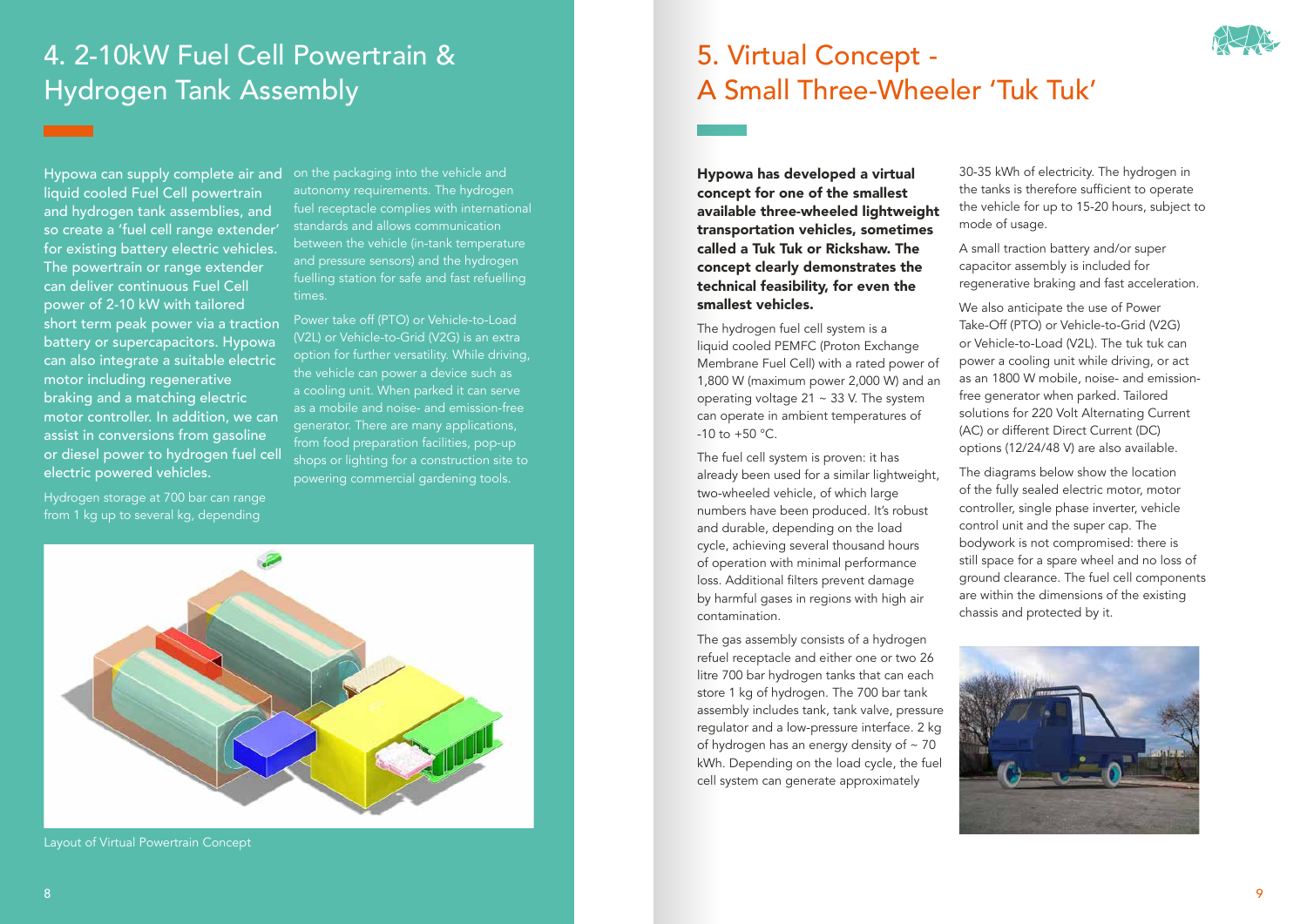## Architecture and Layout Concept





| Specifications                 |                             |  |  |
|--------------------------------|-----------------------------|--|--|
| ontinuous (peak) power         | 1.8 (2.0) kW                |  |  |
| tank content                   | 2 x 1 kg hydrogen           |  |  |
| inuous driving/Power Take-Off: | 15-20 hours                 |  |  |
| ntinuous (peak) power          | Up to 10 (15) kW            |  |  |
| TO) Voltage                    | 110/220 VAC or 12/24/48 VDC |  |  |
| eak Power (Energy Content)     | Up to 10kW (up to 3.5 kWh)  |  |  |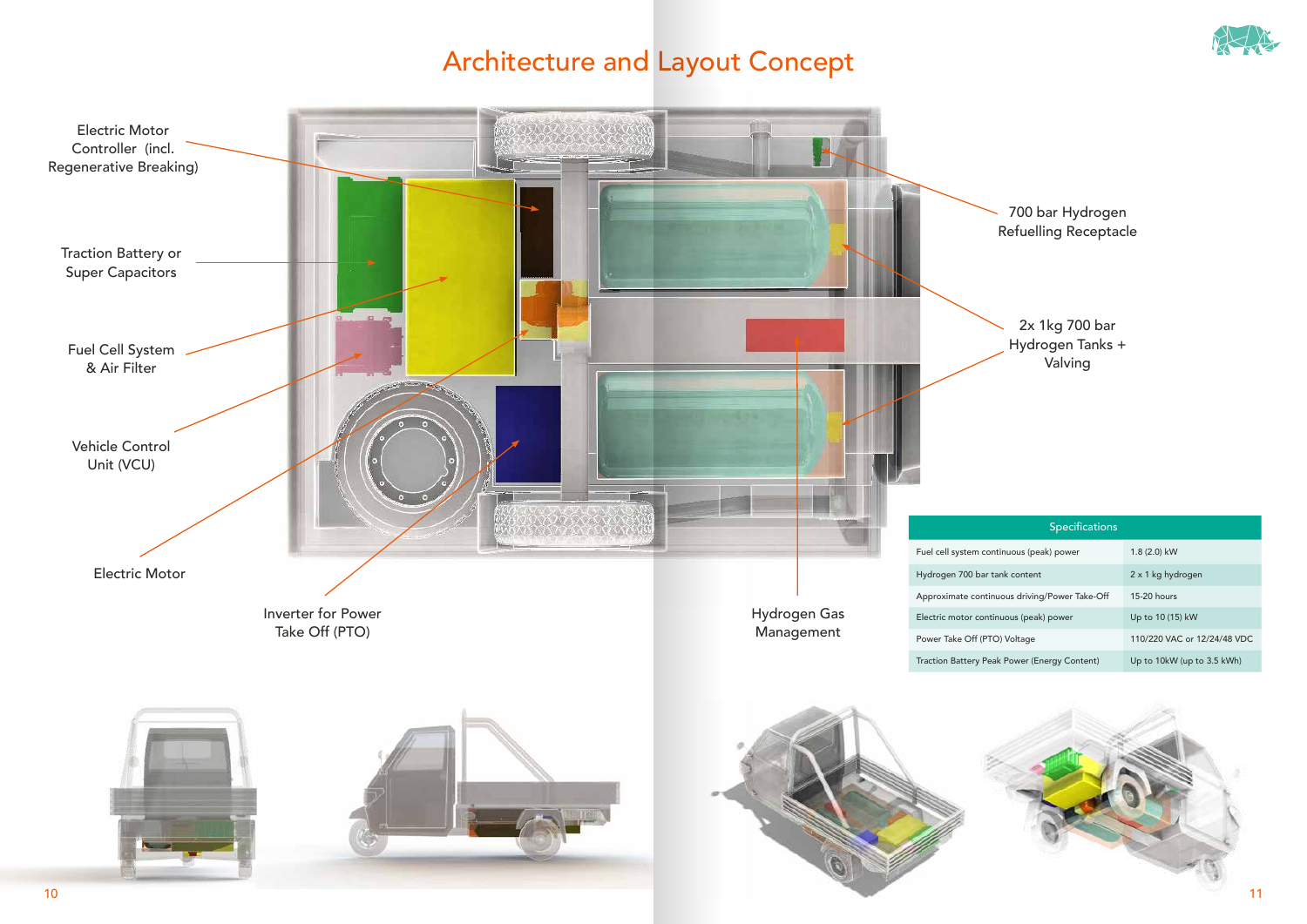# 7. Hypowa Ltd and Partners

Hypowa was established in 2018. It's a UK based company managed by Siegfried Huegemann and Vincent Oldenbroek. Hypowa's focus is on the development of hydrogen fuel cell powertrains for lightweight transportation vehicles.

HYPOWA cooperates with these industry partners for specialist components and services:

- Hydrogen Gas Assembly
- Leading hydrogen receptacle manufacturer
- Leading hydrogen tank manufacturer specializing in small 700 bar tanks
- Fuel Cell System
- o Three leading of the most innovative fuel cell manufacturers from the US, Sweden, and China
- •Electric Motor
- o Top quality manufacturer from Europe
- •Integration Engineering
- Engineering company with long experience in numerous hydrogen fuel cell technology integration projects in the automotive sector





### •Technology Management

 Engineering expertise and Vehicle-to-Grid (V2G) knowledge gained from research conducted at TU Delft

### • Development and Testing Facilities - Locations

 Specialized facilities for the development of small vehicles with airfield for testing purposes

### • Customization

 Full conversion into a champagne or coffee bar, greenery maintenance, food truck, or for other business purposes

The components selected for Hypowa powertrains are proven, off-the-shelf and reliable. Our cooperation partners are chosen for their outstanding capabilities and expertise.



# 6. Cooperation Proposal: One Stop Shop, More Than Just Delivering Components

Hypowa offers a commercial collaboration to develop a new hydrogen fuel lightweight transportation vehicle, bring it to existing markets and to support vehicle manufacturers in developing new markets. Hypowa can develop the hydrogen fuel cell powertrain in close cooperation with a vehicle manufacturer, to meet the manufacturer's specific requirements and needs in less than 12 months. The prototype can be a fully road-licenced vehicle ready for series production on the vehicle manufacturer's assembly line and distribution via its dealer network. In association with a vehicle manufacturer, Hypowa and our partners can also establish supply lines in less than 12 months.

### Experience and expertise for a successful project

Hypowa offers vehicle manufacturers first mover advantage as well as fastest time to market. Our highly effective and efficient engineering team has a proven track record of delivering hydrogen fuel cell powertrains for passenger vehicles and motorbikes. The powertrains' fully certified components are provided by carefully selected leading manufacturers only.

Working with Hypowa offers manufacturers the shortest time to market, top quality, and minimal development costs. It's the most effective and efficient process for bringing a hydrogen fuel cell lightweight vehicle to the market.

Grab the opportunity now!